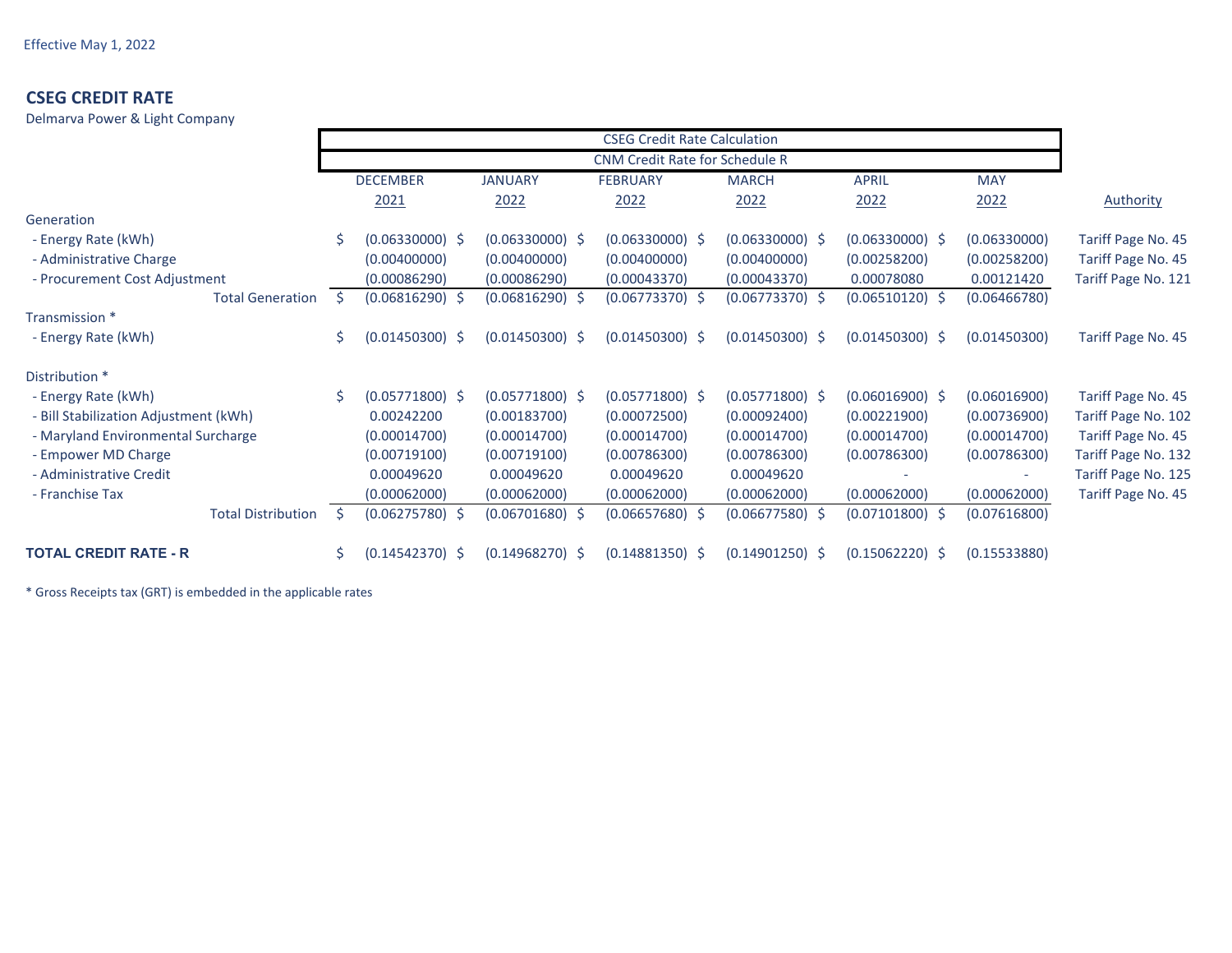Delmarva Power & Light Company

|                                          | <b>CSEG Credit Rate Calculation</b> |                   |                   |                   |                   |                   |              |                     |
|------------------------------------------|-------------------------------------|-------------------|-------------------|-------------------|-------------------|-------------------|--------------|---------------------|
|                                          |                                     |                   |                   |                   |                   |                   |              |                     |
|                                          |                                     | <b>DECEMBER</b>   | <b>JANUARY</b>    | <b>FEBRUARY</b>   | <b>MARCH</b>      | <b>APRIL</b>      | <b>MAY</b>   |                     |
|                                          |                                     | 2021              | 2022              | 2022              | 2022              | 2022              | 2022         | <b>Authority</b>    |
| Generation                               |                                     |                   |                   |                   |                   |                   |              |                     |
| - Energy Rate (kWh)                      |                                     | $(0.12623500)$ \$ | $(0.12623500)$ \$ | $(0.12623500)$ \$ | $(0.07372500)$ \$ | $(0.07372500)$ \$ | (0.07372500) | Tariff Page No. 47a |
| - Administrative Charge                  |                                     | (0.00600000)      | (0.00600000)      | (0.00600000)      | (0.00600000)      | (0.00185500)      | (0.00185500) | Tariff Page No. 47a |
| - Procurement Cost Adjustment            |                                     | (0.00574630)      | (0.00574630)      | (0.00859930)      | (0.00859930)      | (0.00823840)      | (0.00513760) | Tariff Page No. 121 |
| <b>Total Generation</b>                  | Ŝ.                                  | $(0.13798130)$ \$ | $(0.13798130)$ \$ | $(0.14083430)$ \$ | $(0.08832430)$ \$ | $(0.08381840)$ \$ | (0.08071760) |                     |
| Transmission *                           |                                     |                   |                   |                   |                   |                   |              |                     |
| - Energy Rate (kWh)                      | \$                                  | $(0.01249800)$ \$ | $(0.01249800)$ \$ | $(0.01249800)$ \$ | $(0.01249800)$ \$ | $(0.01249800)$ \$ | (0.01249800) | Tariff Page No. 47  |
| Distribution *                           |                                     |                   |                   |                   |                   |                   |              |                     |
| - Energy Rate (kWh)                      | Ś.                                  | $(0.03409200)$ \$ | $(0.03409200)$ \$ | $(0.03409200)$ \$ | $(0.03409200)$ \$ | $(0.03739000)$ \$ | (0.03739000) | Tariff Page No. 47  |
| - Bill Stabilization Adjustment (kWh)    |                                     | (0.00367800)      | (0.00155600)      | (0.00279600)      | (0.00298900)      | (0.00386000)      | (0.00384900) | Tariff Page No. 102 |
| - Maryland Environmental Surcharge       |                                     | (0.00014700)      | (0.00014700)      | (0.00014700)      | (0.00014700)      | (0.00014700)      | (0.00014700) | Tariff Page No. 47  |
| - Empower MD Charge                      |                                     | (0.00689600)      | (0.00689600)      | (0.00815000)      | (0.00815000)      | (0.00815000)      | (0.00815000) | Tariff Page No. 132 |
| - Administrative Credit                  |                                     | 0.00159560        | 0.00159560        | 0.00107160        | 0.00107160        |                   |              | Tariff Page No. 125 |
| - Franchise Tax                          |                                     | (0.00062000)      | (0.00062000)      | (0.00062000)      | (0.00062000)      | (0.00062000)      | (0.00062000) | Tariff Page No. 47  |
| <b>Total Distribution</b>                | Ŝ.                                  | $(0.04383740)$ \$ | $(0.04171540)$ \$ | $(0.04473340)$ \$ | $(0.04492640)$ \$ | $(0.05016700)$ \$ | (0.05015600) |                     |
| <b>TOTAL CREDIT RATE - SGS-S Type II</b> | Ś.                                  | $(0.19431670)$ \$ | $(0.19219470)$ \$ | $(0.19806570)$ \$ | $(0.14574870)$ \$ | $(0.14648340)$ \$ | (0.14337160) |                     |

\* Gross Receipts tax (GRT) is embedded in the applicable rates

Sales tax is calculated on the net amount of the applicable charges (after Community Solar Credits are applied)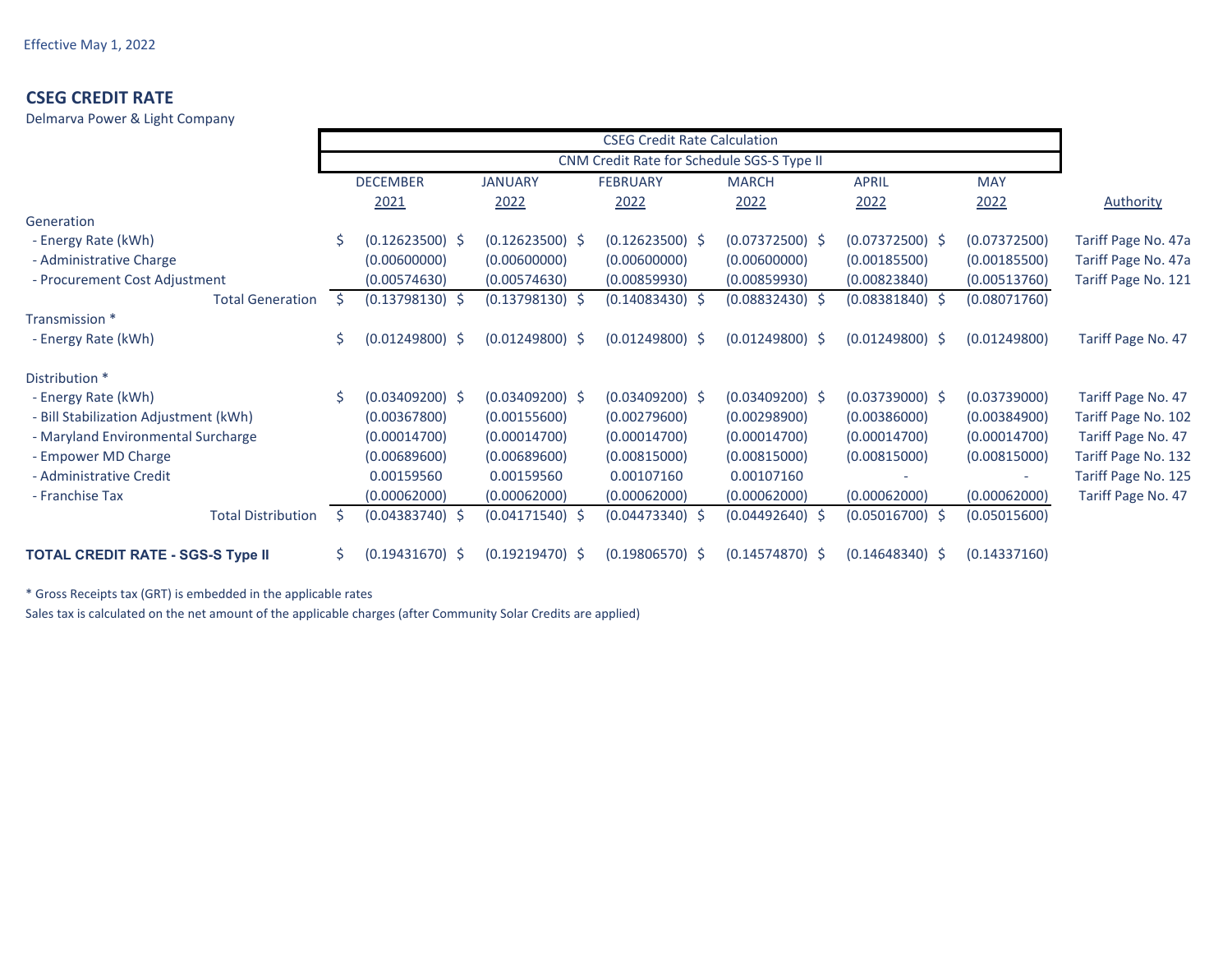Delmarva Power & Light Company

|                                         | <b>CSEG Credit Rate Calculation</b><br><b>CNM Credit Rate for Schedule GS-P</b> |                                |  |                   |                   |                   |                   |              |                     |
|-----------------------------------------|---------------------------------------------------------------------------------|--------------------------------|--|-------------------|-------------------|-------------------|-------------------|--------------|---------------------|
|                                         |                                                                                 |                                |  |                   |                   |                   |                   |              |                     |
|                                         |                                                                                 | <b>DECEMBER</b>                |  | <b>JANUARY</b>    | <b>FEBRUARY</b>   | <b>MARCH</b>      | <b>APRIL</b>      | <b>MAY</b>   |                     |
|                                         |                                                                                 | 2021                           |  | 2022              | 2022              | 2022              | 2022              | 2022         | <b>Authority</b>    |
| Generation                              |                                                                                 |                                |  |                   |                   |                   |                   |              |                     |
| - On Peak Energy Rate (kWh)             |                                                                                 | $(0.12134500)$ \$              |  | $(0.12134500)$ \$ | $(0.12134500)$ \$ | $(0.07302500)$ \$ | $(0.07302500)$ \$ | (0.07302500) | Tariff Page No. 51  |
| - Administrative Charge                 |                                                                                 | (0.00600000)                   |  | (0.00600000)      | (0.00600000)      | (0.00600000)      | (0.00185500)      | (0.00185500) | Tariff Page No. 51  |
| - Procurement Cost Adjustment           |                                                                                 | (0.00574630)                   |  | (0.00574630)      | (0.00859930)      | (0.00859930)      | (0.00823840)      | (0.00513760) | Tariff Page No. 121 |
| <b>Total Generation</b>                 |                                                                                 | $(0.13309130)$ \$              |  | $(0.13309130)$ \$ | $(0.13594430)$ \$ | $(0.08762430)$ \$ | $(0.08311840)$ \$ | (0.08001760) |                     |
| Transmission *                          |                                                                                 |                                |  |                   |                   |                   |                   |              |                     |
| - Energy Rate (kW) **                   | \$                                                                              | Ŝ.                             |  | Ś                 | Ś                 | Ŝ                 |                   |              | Tariff Page No. 51  |
| Distribution *                          |                                                                                 |                                |  |                   |                   |                   |                   |              |                     |
| - Energy Rate (kW) **                   |                                                                                 | \$<br>$\overline{\phantom{0}}$ |  | Ŝ.<br>$\sim$      | Ś                 | Ś<br>$\sim$       | $\sim$            |              | Tariff Page No. 51  |
| - Bill Stabilization Adjustment (kW) ** |                                                                                 |                                |  |                   |                   |                   |                   |              | Tariff Page No. 102 |
| - Maryland Environmental Surcharge      |                                                                                 | (0.00014700)                   |  | (0.00014700)      | (0.00014700)      | (0.00014700)      | (0.00014700)      | (0.00014700) | Tariff Page No. 51  |
| - Empower MD Charge                     |                                                                                 | (0.00689600)                   |  | (0.00689600)      | (0.00815000)      | (0.00815000)      | (0.00815000)      | (0.00815000) | Tariff Page No. 132 |
| - Administrative Credit                 |                                                                                 | 0.00159560                     |  | 0.00159560        | 0.00107160        | 0.00107160        |                   |              | Tariff Page No. 125 |
| - Franchise Tax                         |                                                                                 | (0.00062000)                   |  | (0.00062000)      | (0.00062000)      | (0.00062000)      | (0.00062000)      | (0.00062000) | Tariff Page No. 51  |
| <b>Total Distribution</b>               | <sub>S</sub>                                                                    | $(0.00606740)$ \$              |  | $(0.00606740)$ \$ | $(0.00784540)$ \$ | $(0.00784540)$ \$ | $(0.00891700)$ \$ | (0.00891700) |                     |
| <b>TOTAL CREDIT RATE - GS-P</b>         | \$                                                                              | $(0.13915870)$ \$              |  | $(0.13915870)$ \$ | $(0.14378970)$ \$ | $(0.09546970)$ \$ | $(0.09203540)$ \$ | (0.08893460) |                     |

\* Gross Receipts tax (GRT) is embedded in the applicable rates

\*\* kW rates not applicable to the Credit Rate Calculation

Sales tax is calculated on the net amount of the applicable charges (after Community Solar Credits are applied)